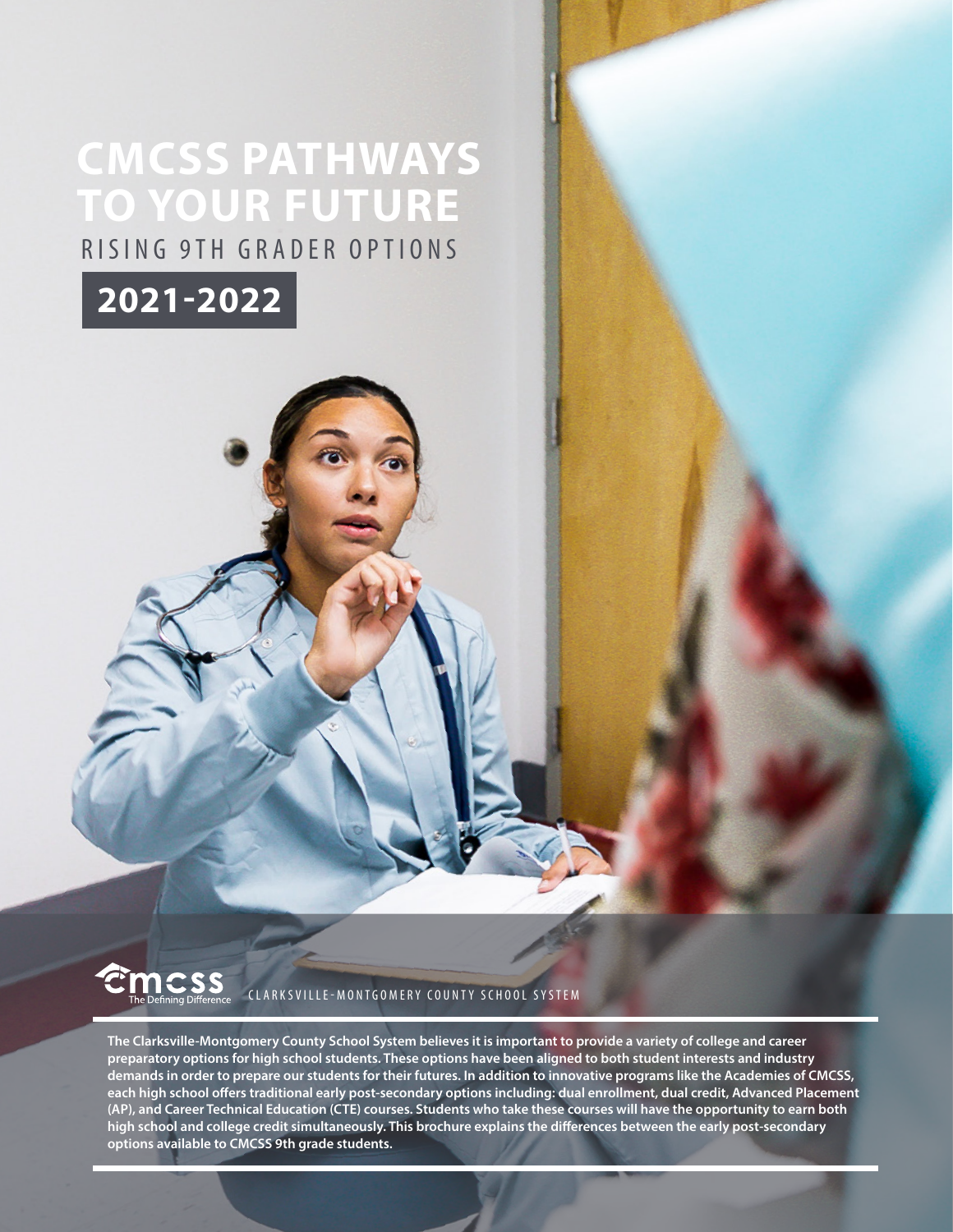

# **Ready Graduate Indicators**

**The CMCSS Ready Graduate Indicators focus on increasing student postsecondary and career readiness through Early Post-Secondary Opportunities (EPSOs). According to the state of TN, a ready graduate must meet one of the four Ready Graduate Indicators listed below.**



**CTE PATHWAYS WITH INDUSTRY CERTIFICATIONS VARY BY SCHOOL**

*For more information, talk to your school counselor.*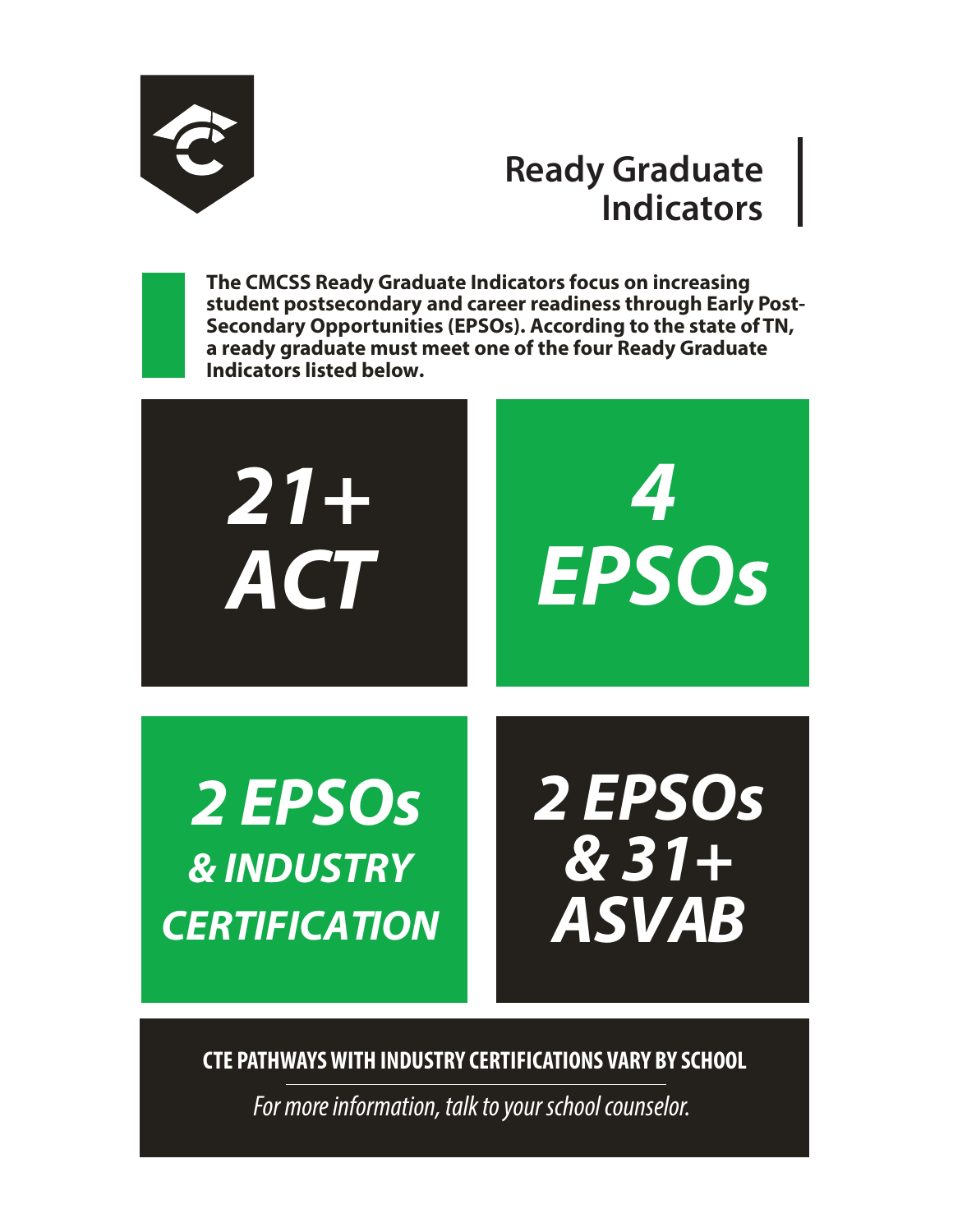### **EARLY POST-SECONDARY OPPORTUNTIES (EPSOs)**

**Early post-secondary opportunities (EPSOs)** give students the opportunity to obtain post-secondary credit while still in high school. EPSO offerings vary by school, but the basic description of each is listed below.

**Advanced Placement (AP)** is a rigorous academic program that provides willing and academically prepared high school students with the opportunity to study and learn at the college level. Each AP course is based on a national curriculum that is aligned to the standards of a comparable college course, and college and university faculty play a vital role in ensuring that AP courses align with college-level standards. AP courses culminate with AP exams developed and scored by college and university faculty members as well as experienced AP teachers. AP Exams are an essential part of the AP experience, enabling students to demonstrate their mastery of college-level course work. Strong performance on AP Exams is rewarded by colleges and universities worldwide, granting students credit, placement, or both on the basis of qualifying AP Exam scores.

**Dual Enrollment (DE)** is a college course option, taught either on a college or university campus or at the high school, by college or university professors. Participation in dual enrollment courses will provide students with the opportunity to earn high school and college credit simultaneously. The curriculum and materials utilized in each dual enrollment course is determined by the university from which the credit is being offered. Students who meet the eligibility and participation requirements for the Dual Enrollment Grant can take a limited number of courses free of charge. Students must qualify for enrollment at the partnering institution in order to register for a dual enrollment course.

**Local Dual Credit (LDC)** options allow high school teachers to align their high school courses to courses offered at a partnering postsecondary institution. At the end of an LDC course, students who take and pass an exam designed by the partnering postsecondary institution, will earn credit recognized by the college or university that created the exam.

**Statewide Dual Credit (SDC)** options are college-level courses developed at the state level by high school and college faculty. Students who meet a specified cut score on the challenge exam given at the end of each SDC course will be granted equivalent credit at any public postsecondary institution in TN.

## **INDUSTRY CERTIFICATIONS**

**Career Technical Education (CTE)** does more than simply prepare students for careers; it provides students with an opportunity to develop the specific academic, intellectual, technical, and 21st century skills necessary to be successful in a career and in life. Rigorous course standards have been intentionally chosen to design CTE programs of study aligned to industry expectations. Students engage in pathway relevant content through experiences such as career & technical student organizations (CTSOs), early postsecondary opportunities (EPSOs), work-based learning (WBL) courses, and industry certifications. **Industry certifications (IC)** can be earned through exams aligned to some secondary and postsecondary career and technical education pathways. Through these CTE courses, students are immersed with industry standard content and technology, solve industry-based problems, meaningfully interact with industry professionals and use/produce industry specific, informational texts.

## **NATIONAL ASSESSMENT OPTIONS**

*ACT -* The ACT is an entrance exam used by many colleges and universities to make admissions decisions. It is a multiplechoice, pencil-and-paper test administered by ACT, Inc. The purpose of the ACT test is to measure a high school student's readiness for college and to provide colleges with one common data point that can be used to compare all applicants.

*ASVAB -* The Armed Services Vocational Aptitude Battery (ASVAB) is a multiple choice test that assesses a student's ability to perform specific tasks and react to a range of different situations. ASVAB score results highlight a student's most effective work-related skills and can be used to explore more than 800 career opportunities, both within and outside of the US Defense Industry.